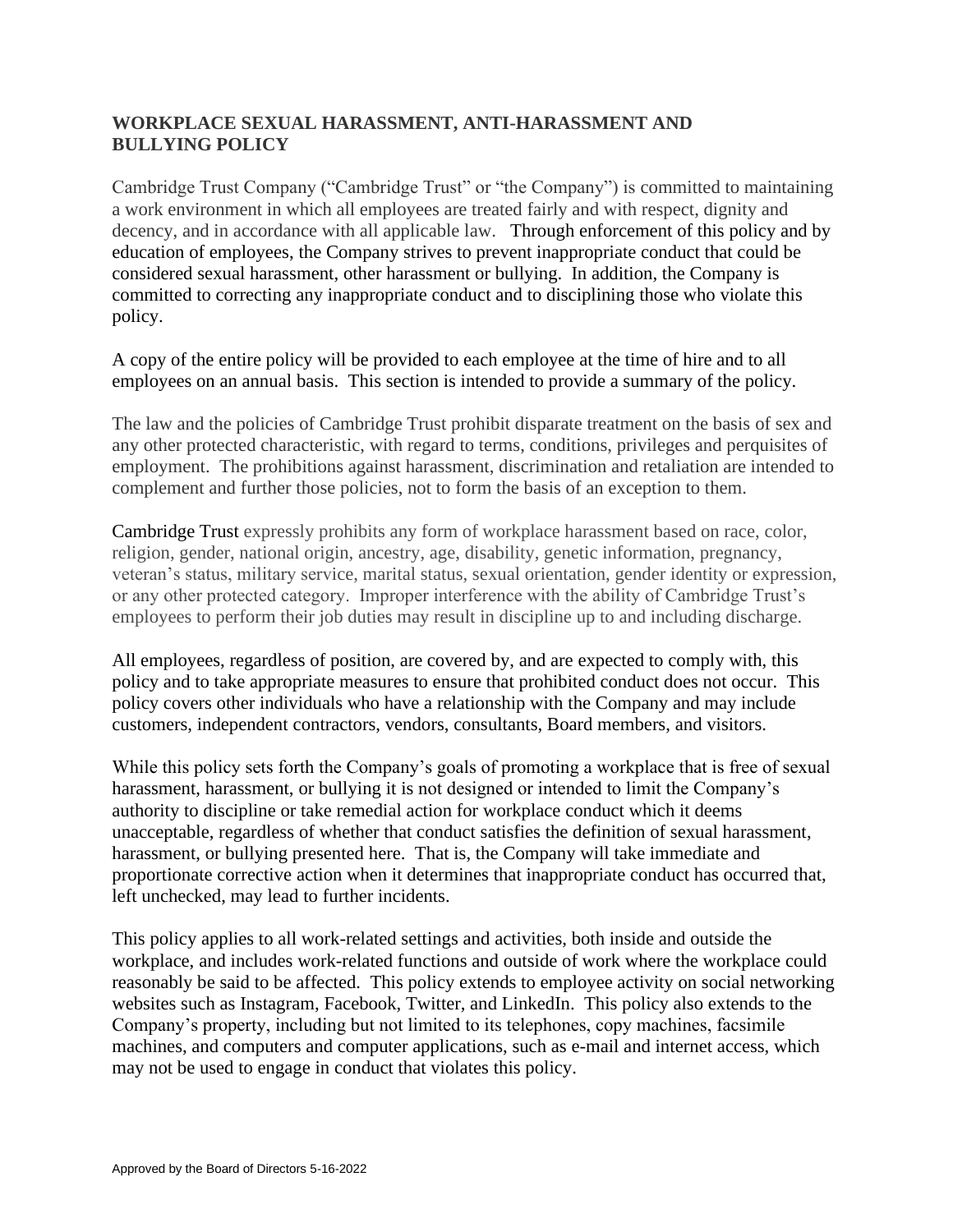Mistreatment on social media carries the weight of any other workplace interaction. The Company urges supervisors and managers to be wary of their social media connections with employees. The Company reminds all employees to be responsible and appropriate in their social media when it can affect workplace interactions.

It is against this policy to engage in harassment based on gender, including offensive conduct that is sexual in nature. Any hostile conduct based on gender is forbidden by this policy regardless of whether the individual engaged in harassment and the individual being harassed are of the same or different genders. This policy extends to harassing conduct, which may not be sexual in nature, but is based on an individual's gender or sexual orientation or identification.

### *Sexual Harassment*

Unwelcome sexual advances, requests for sexual favors and other verbal, nonverbal, visual or physical conduct of a sexual nature may constitute sexual harassment when:

a) submission to such conduct is made either explicitly or implicitly a term or condition of an individual's employment,

b) submission to or rejection of such conduct by an individual is used as the basis for employment decisions affecting such individual, or

c) such conduct has the purpose or effect of unreasonably interfering with an individual's work performance or creating an intimidating, hostile or offensive working environment.

Examples of sexual harassment prohibited by this policy include, but are not limited to, the following:

- Unwelcome sexual flirtations, advances, demands, pressures, propositions or requests for sexual acts or favors.
- Offering employment benefits, such as favorable performance reviews, salary increases, promotions, increased benefits, or continued employment, in exchange for sexual favors.
- Making or threatening reprisals after a negative response to sexual advances.
- Offensive physical contact such as unwanted patting, grabbing, pinching, brushing against another's body, or impeding or blocking movement.
- Offensive visual conduct, including leering, making sexual gestures, the display of offensive sexually-suggestive objects or pictures, cartoons or posters.
- Offensively suggestive or obscene letters, notes or invitations.
- Offensive sexually-oriented verbal comments, name-calling, whistling, epithets, slurs, teasing or jokes.
- Continued or repeated verbal abuse of a sexual nature.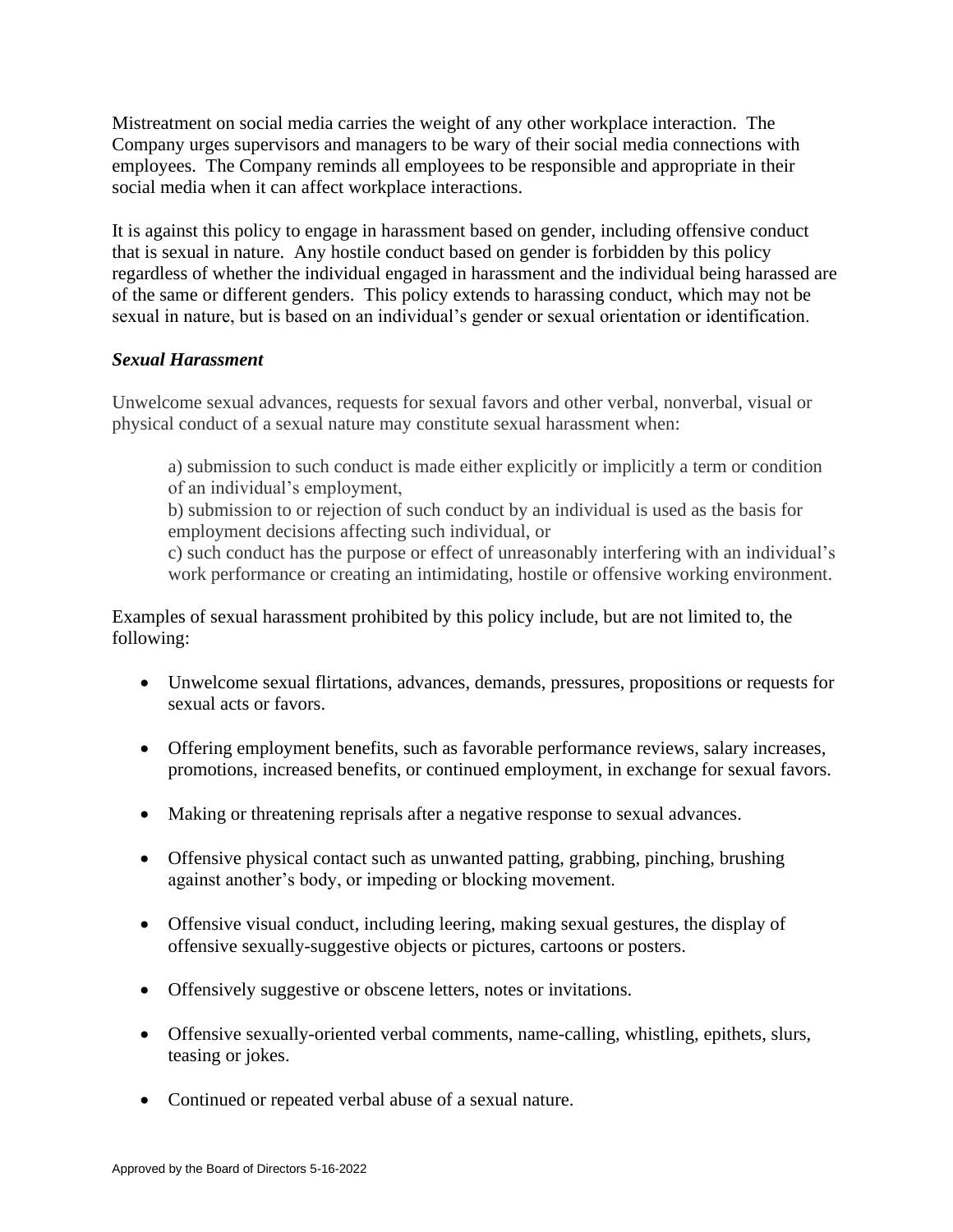- Graphic, degrading, or other sexual comments, mockery, ridicule, insults or put-downs.
- Texting, sending picture messages, or otherwise communicating inappropriately via cell phones, smartphones, over the internet, using social media, and the like.

### *Harassment*

It is the goal of Cambridge Trust to promote a workplace that is free of harassment. Harassment is a form of employee misconduct that is demeaning to another person and undermines the integrity of the employment relationship.

Engaging in physical, visual, electronic, verbal and nonverbal conduct, to include actions, writings, or comments which may be based on an individual's race, color, religion, gender, national origin, age, disability, ancestry, genetic information, veteran status, military service, marital status, sexual orientation, gender identity, or any other protected category, whether it is intended or not, that is unwelcome and has the effect of creating a workplace environment that is hostile, offensive, intimidating, or humiliating to employees may constitute harassment.

While it is not always easy to identify precisely what conduct constitutes harassment, prohibited conduct includes but is not limited to slurs, epithets, derogatory remarks or comments, threats, hostile physical conduct, intimidating acts, unwelcome jokes, teasing, display or circulation of offensive printed, visual or electronic materials, or other similar conduct that implicates one of the protected categories. It also extends to unwelcome voice-mail messages, e-mail, graphics, downloaded material, and websites involving one of the protected categories. This can include conduct via texting, sending picture messages, or otherwise communicating inappropriately via cell phones, smartphones, over the internet, using social media, and the like.

## *Bullying*

Cambridge Trust will not tolerate bullying behavior. Employees found in violation of this policy will be disciplined, up to and including termination.

Cambridge Trust defines bullying as repeated inappropriate behavior, either direct or indirect, whether verbal, non-verbal, visual physical or otherwise, conducted by one or more persons against another or others, at the place of work and/or in the course of employment. Such behavior violates the Company's commitment to a work environment where employees are treated with dignity, decency and respect.

Bullying may be intentional or unintentional. However, it must be noted that when an allegation of bullying is made, the intent of the alleged bully is irrelevant, and will not be given consideration when meting out discipline. As in sexual harassment, it is the effect of the behavior on the individual that is important. Some examples of bullying behavior include but are not limited to: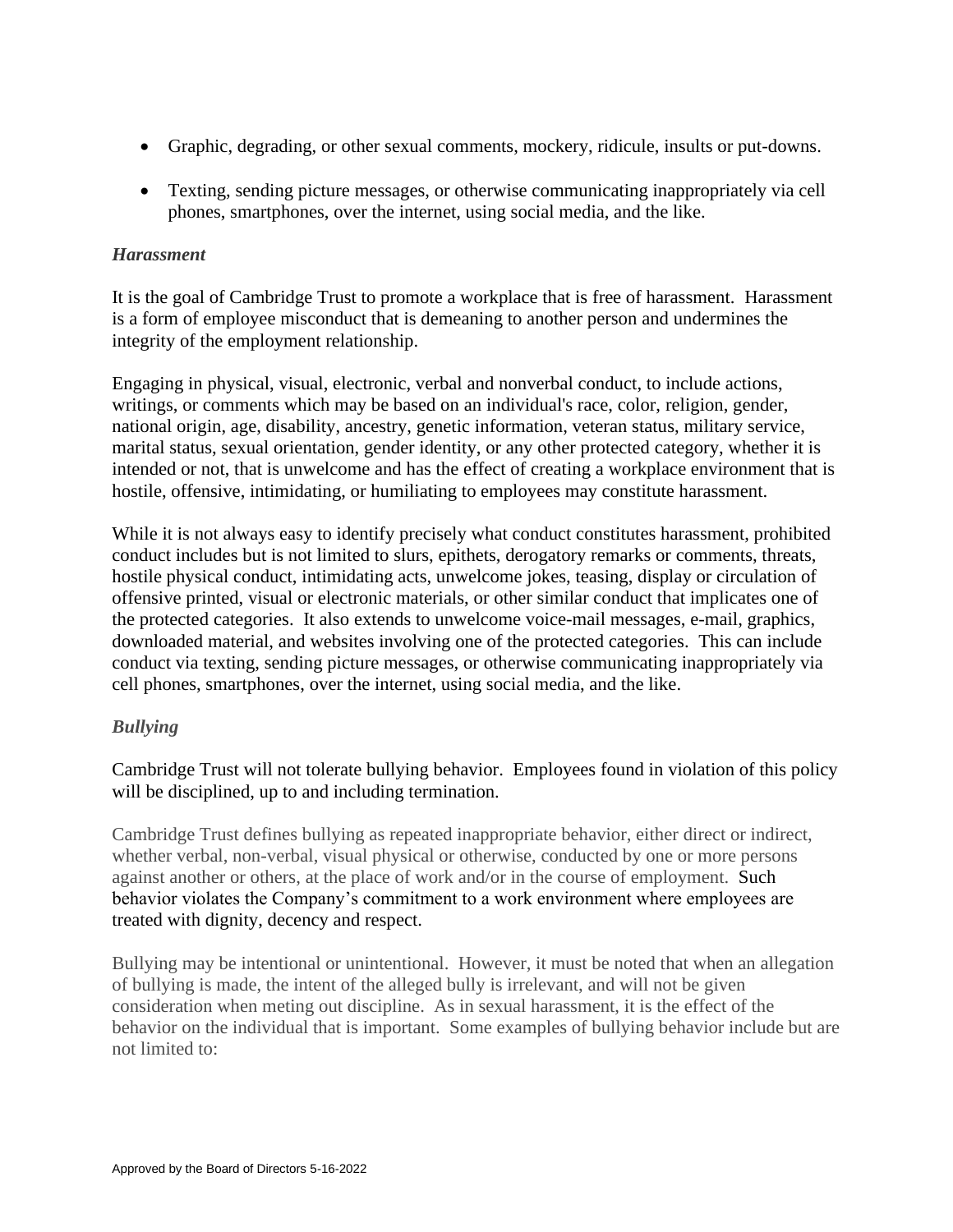- Verbal bullying: Slandering, ridiculing or maligning a person or his or her family; name calling; insults; using a person as butt of jokes; abusive and offensive remarks; public humiliation; gossip and rumors; shouting or raising voice at an individual.
- Physical bullying: Pushing, shoving, kicking, poking, tripping, assault or threat of physical assault, damage to a person's work area or property.
- Gesture bullying: Nonverbal threatening gestures; glances that can convey threatening messages.
- Exclusion: Socially or physically excluding or disregarding a person in work-related activities; ignoring or interrupting.

In addition, the following examples may constitute or contribute to evidence of bullying in the workplace:

- Not allowing the person to speak or express him or herself (i.e., ignoring or interrupting).
- Manipulating the ability of someone to do his or her work (e.g., overloading, under loading, withholding information, assigning meaningless tasks, setting deadlines that cannot be met, giving deliberately ambiguous instructions).
- Inflicting menial tasks not in keeping with the normal responsibilities of the job.
- Taking credit for another person's ideas.
- Refusing reasonable requests for leave in the absence of work-related reasons not to grant leave.
- Deliberately excluding an individual or isolating him or her from work-related activities, such as meetings.

## *Reporting an Incident*

Employees who believe they have been subjected to sexual harassment, harassment or bullying are encouraged to directly inform the offending person(s) that such conduct is offensive and must stop, if they are comfortable in so doing. If, however, the employee does not wish to communicate directly with the alleged offender, or if direct communication has been ineffective, then that employee is encouraged and expected to utilize the process below. That is, any employee who believes that he or she has been subjected to sexual harassment, harassment or bullying is encouraged and expected to come forward to complain. This may be done in writing or verbally.

This reporting system applies to those individuals who have *observed, heard of, or experienced*  sexual harassment, harassment or bullying.

Employees may report potential violations of this policy to Pilar Pueyo by phone (617) 520-5541 or via e-mail at **pilar.pueyo@cambridgetrust.com.** She is also available to discuss any concerns employees may have and to provide information about the policy and complaint process. Complaints may also be submitted to our anonymous whistleblower hotline by phone at (844)420-0044 or via e-mail at r**[eports@lighthouse-services.com](mailto:reports@lighthouse-services.com)**.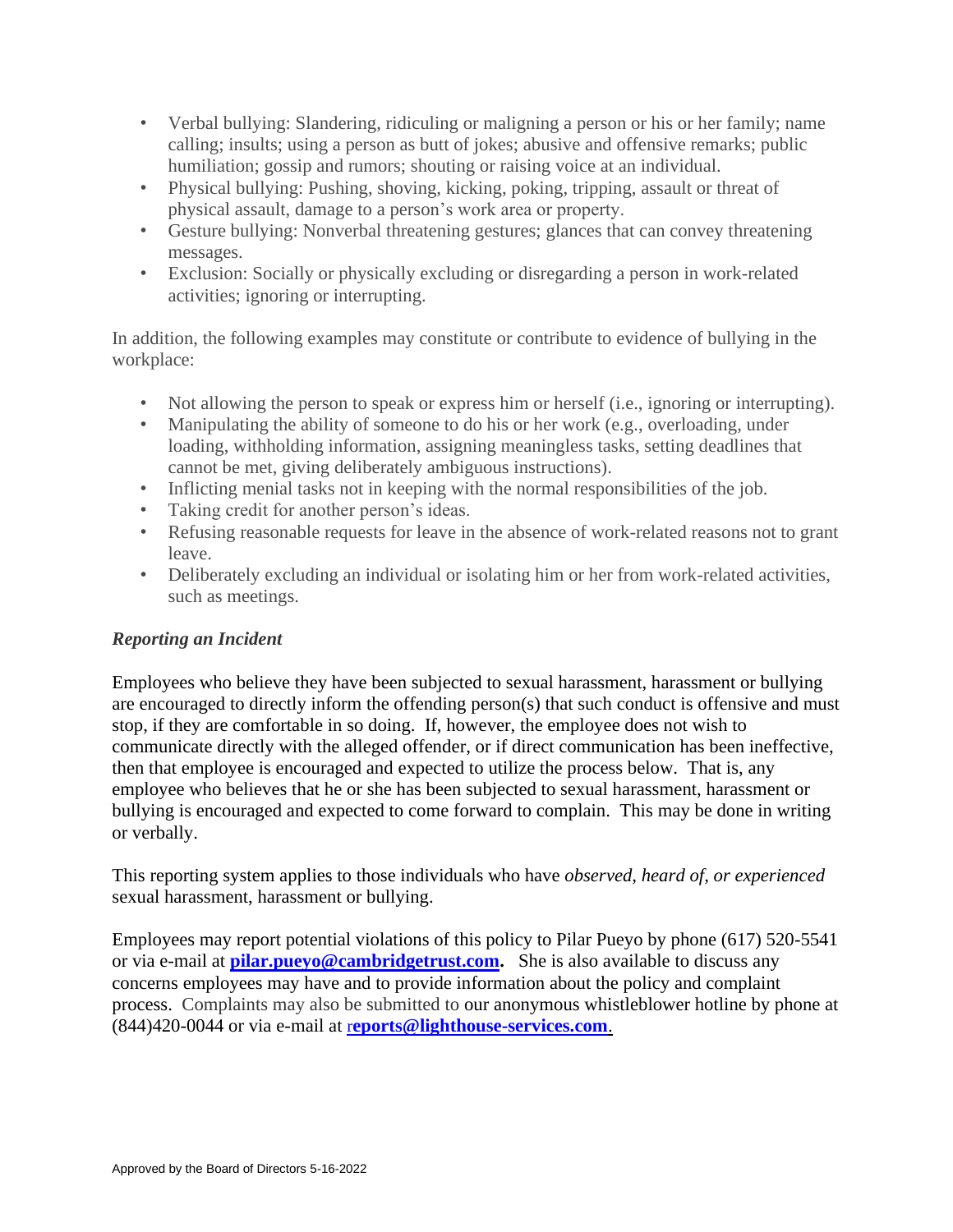#### *Managers Duty to Report*

**Any supervisor or person in a management position who has witnessed, heard, heard of, or otherwise been made aware of conduct that is or may be inconsistent with this policy or who receives a report of conduct, from any source whatsoever, that is inconsistent with this policy** *must* **report the matter immediately to Pilar Pueyo by phone (617) 520-5541 or via email at [pilar.pueyo@cambridgetrust.com](mailto:pilar.pueyo@cambridgetrust.com) or to our anonymous whistleblower hotline by phone at (844)420-0044 or via e-mail at** r**[eports@lighthouse-services.com](mailto:reports@lighthouse-services.com)**.

False and malicious complaints (as opposed to complaints that, even if erroneous, are made in good faith) may be the subject of disciplinary action.

### *Investigation*

Upon receipt of a complaint, the Company will designate a person(s) to promptly investigate the allegation(s) in a prompt, thorough and impartial manner.

The investigation will be conducted in such a way as to maintain confidentiality to the extent practicable under the circumstances. The investigation will include a private interview with the person filing the complaint, the person claiming to experience the misconduct (if different), and with witnesses. The person alleged to have engaged in the inappropriate behavior will also be interviewed. All employees are required to cooperate in any internal investigation. At the conclusion of the investigation, to the extent appropriate, the Company will inform the person who felt harassed or bullied and the person alleged to have committed the conduct of the results of that investigation. Any report or other writings that are generated in the course of the investigation are the Company's property and will not be shared with those who have been interviewed as part of the investigation.

#### *Corrective/Remedial Action*

If it is determined that inappropriate conduct has occurred, the Company will act promptly to stop it and, where appropriate, impose any corrective and/or remedial action. The corrective action may range from counseling to termination from employment, and may include such other forms of disciplinary action as the Company deems appropriate under the circumstances. Remedial action, such as training or re-training, may be in order as well. Corrective action taken will be proportionate to the offensiveness of the conduct.

#### *Retaliation*

All employees should take special note that retaliation against an individual who has complained about harassment, sexual harassment or bullying, and retaliation against individuals for cooperating with an investigation of a complaint will not be tolerated by this Company.

That is, no hardship, loss of benefit or adverse employment action may be imposed on an employee for complaining about or filing a good-faith complaint. Further, employees may not